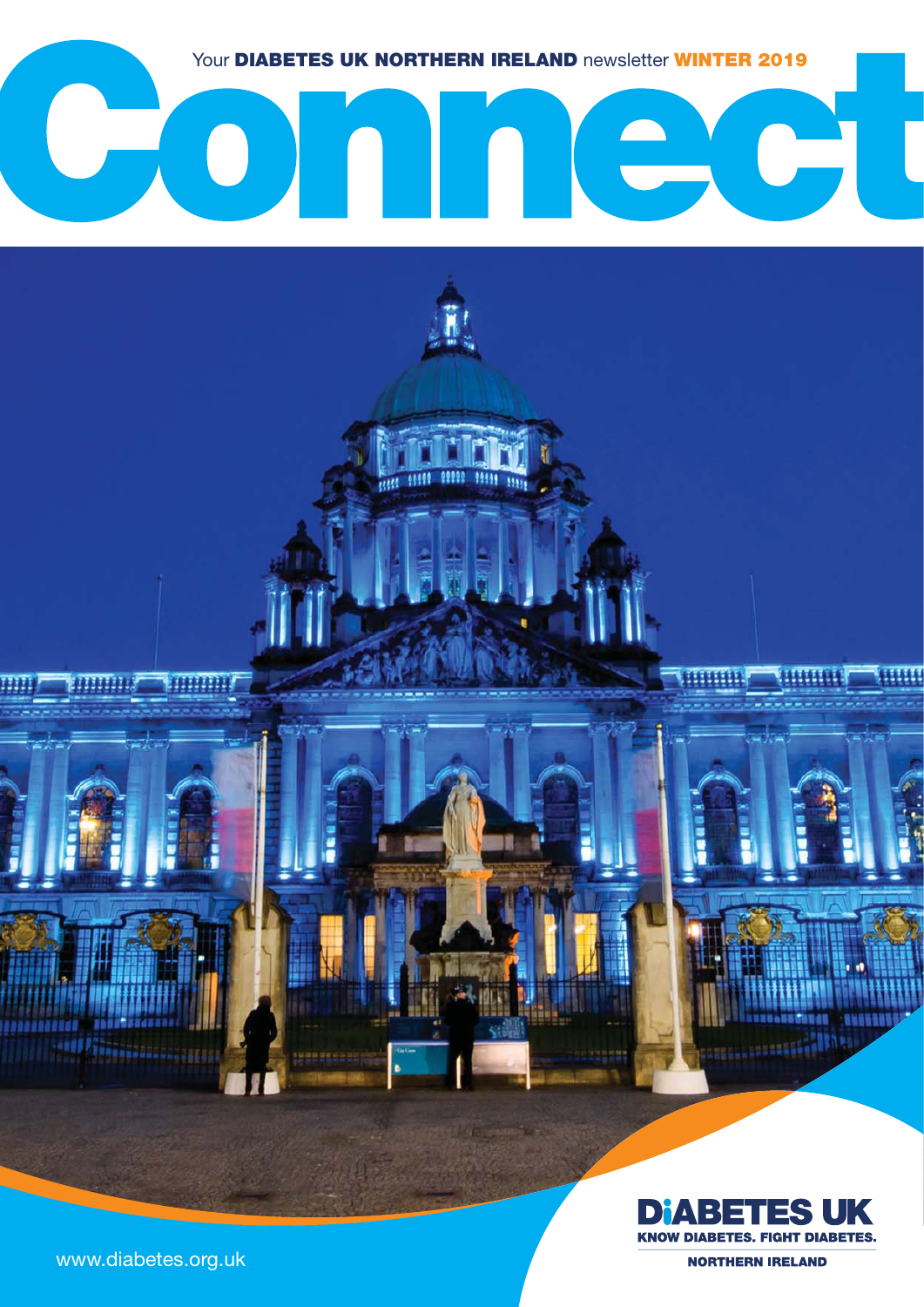# Hello

As we approach the end of 2019 it is always good to take the opportunity to reflect on what we have achieved to date and think about our plans for 2020 and beyond. This is especially pertinent this year with the launch of our new strategy outlining our organisational priorities for the next five years.

At the heart of our strategy, what motivates us every day, and what drives us towards our vision of a world where diabetes can do no harm, are two ambitions.

- » We want people to live well and longer with diabetes
- » We want to cure or prevent diabetes

Two years ago we held the biggest ever conversation about diabetes – the Future of Diabetes. We heard from more than 9,000 people across the UK who described their experiences of living with all types of diabetes and shared their hopes and fears for the future. People told us what they want and need. Their experiences frame our strategy for the next five years.

Our ambitions are grounded in what people living with type 1, type 2 and all other types of diabetes, or people at risk of diabetes, have told us they want for themselves and for others. And, whatever your personal situation or connection with diabetes, I hope our ambitions reflect something important to you. Because of the scale and seriousness of diabetes, we must move quickly. We can only do this if we can inspire more people to raise more money and awareness, influence at the top level and learn more from people whose voices are underrepresented in our work.

I would encourage you to access our new strategy document online to understand more fully where we will be focusing our efforts over the next five years. See Page 11 for a quick overview of our new strategy. One of the biggest changes in our strategy is our focus on outcomes. By doing this we will be able to truly relate our work more clearly to the needs of people

living with diabetes.

But what of our work to date in Northern Ireland?

In 2016 we witnessed the launch of the Diabetes Strategic Framework something we had been striving to achieve for a number of years. Since then there have been a number of improvements to diabetes services in Northern Ireland. These include:

- » Additional staff for management of diabetes during pregnancy
- » Introduction of standardised screening for gestational diabetes across all 5 Trusts in Northern Ireland
- » Roll out of a New National Diabetes Prevention Programme
- » Increased investment in Insulin Pump therapy
- » Introduction of standardised Structured Diabetes Education programmes across all 5 Health and Social Care Trusts
- » Introduction of a standardised management protocol of Diabetic Ketoacidosis across all 5 Health and Social Care Trusts
- » And most recently the introduction of the Diabetes Footcare Pathway across Northern Ireland which will ensure all people with diabetes have access to proper foot screening and the care they need when they need it, avoiding the devastating impact of amputation

Over the last year we have seen almost £5 million pound investment in diabetes care in Northern Ireland to support development of many of the initiatives highlighted above and whilst

this is a great achievement, there is still a lot more to do.

Over the next year we will be pushing for Northern Ireland to join the National Diabetes Audit, a promise made in the 2016 Strategic Framework and reiterated in the Department's response to the Audit Office Report on Type 2 diabetes. It is essential that we monitor and report on the care delivered to people living with diabetes in order that we can be sure what we are doing is working and improves diabetes outcomes.

Finally although we have seen a lot of investment in insulin pump therapy we are aware of the many people who remain unable to access this and other technologies in a timely manner. We will therefore be working hard and influencing the Diabetes Network to introduce a properly resourced nationally agreed insulin pump therapy service. This service needs to deliver consistent high quality care irrespective of where a person lives or which clinic they attend.

None of this is possible without you, our many supporters who give of your time to volunteer, fundraise and support our work across the year. We look forward to working with you again in 2020 and continuing our journey towards a world where diabetes can do no harm.

Thank you for all your support.

**Dr David Chaney**  Assistant Director for Local Impact, Diabetes UK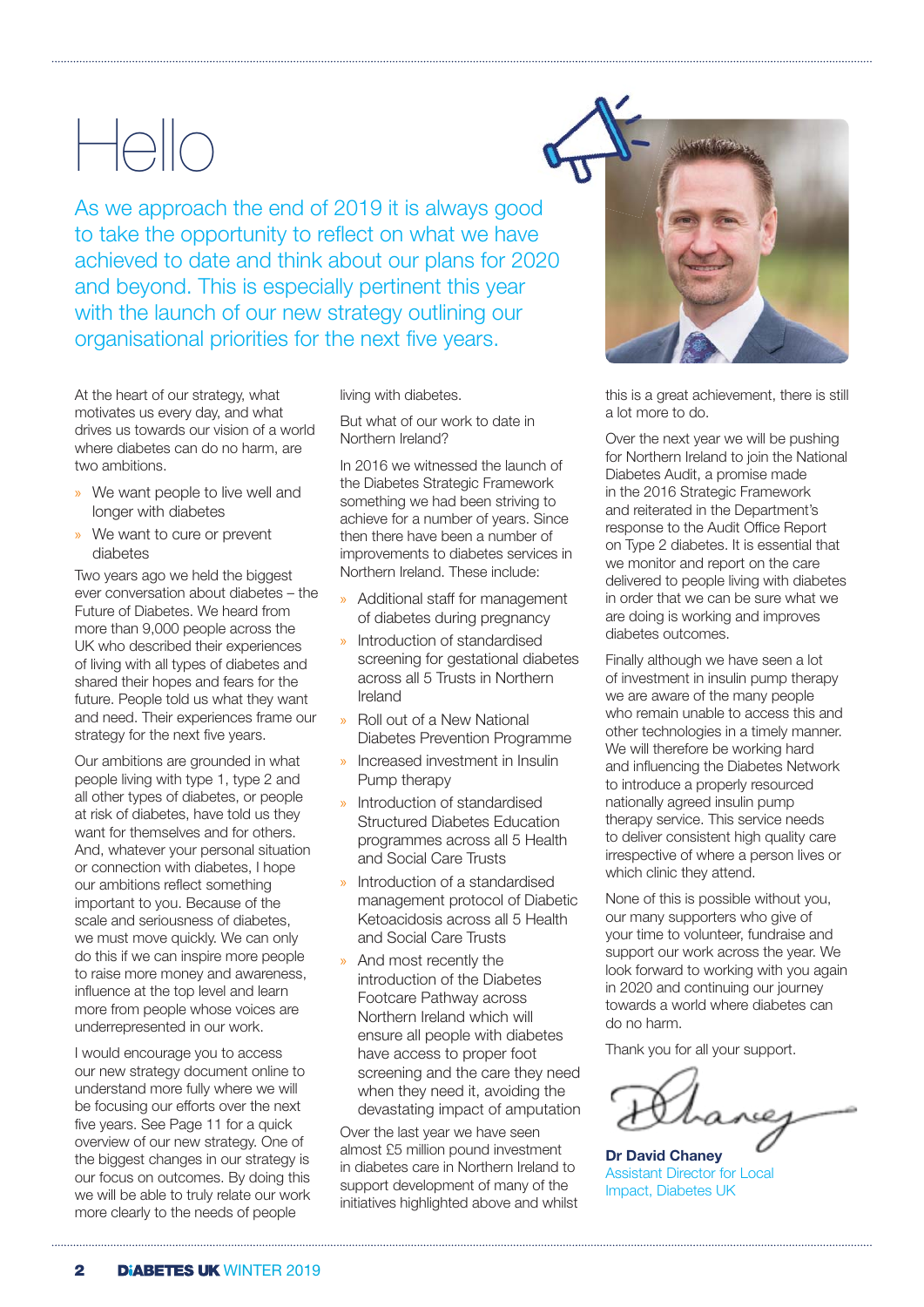# Clinical Champion Pharmacist's Perspective

### **Guest Contributor: Rosemary Donnelly**  Diabetes Pharmacist South Eastern Health & Social Care Trust

The Diabetes UK Clinical Champions Programme is an opportunity for healthcare professionals with a clinical expertise in diabetes to develop leadership skills to improve the care provided to people living with diabetes within their local area.

I first heard about the programme in 2018 when attending the Diabetes UK Professional Conference. I was immediately struck by the enthusiasm of current Champions and the wonderful achievements the programme had delivered over the years. While undertaking busy clinical roles these dedicated health care professionals have, for example, trained thousands of their peers, developed innovative new clinics and helped reduce diabetes medication errors. Their efforts have no doubt resulted in and contributed to improving the care we are providing to people living with diabetes

After speaking with Diabetes UK representatives and attending a lunchtime session to raise awareness I felt that I really needed to learn more about the Clinical Champion Programme. Back at work I did some further reading and spoke with local Champions, current and previous. The knowledge I collated affirmed my decision; I would apply for the opportunity to become a Clinical Champion. If successful I would be the first Diabetes UK Clinical Champion in the diabetes team at the South Eastern Health & Social Care Trust (SET) and the first pharmacist Clinical Champion in Northern Ireland. In March 2019, with support from my diabetes team I tentatively completed my application and nervously attended for interview. I was delighted to receive a telephone call from the Clinical Champions Programme Manager, Aifric Muller, to confirm that I had been successful. I experienced mixed emotions disbelief, excitement, apprehension and nervousness. But overwhelmingly I recognised that I was very privileged to be afforded this fantastic opportunity. I was therefore determined to make the

most of this; for the people with diabetes that I care for, my diabetes team, my profession and finally myself.

Over the 2 year programme my aim is to improve insulin safety by "empowering prescribers to empower patients and fellow professionals''.To help me successfully deliver on this I will receive formal leadership training at the world-leading Ashridge Business School along with support and encouragement from Diabetes UK and Novo Nordisk mentors, the SET and my diabetes and clinical pharmacy teams. In addition to meeting twice per year with a team of multi-professional Clinical Champions from across the UK, I will attend 'Action Learning Set' meetings where in smaller groups, champions will encourage and support each other to reflect upon how best to tackle any important organisational issues or problems they are encountering with their projects. Throughout the programme I will also learn how to use leadership skills to share best practice and to liaise with local decision makers to ensure diabetes is at the top of the health care agenda.

I am required to dedicate approximately eight hours each month to my role as a clinical champion. During this time I will develop ideas on how to implement my project.

When I deliver the project aims I want to improve:

- the experiences of SET inpatients who are prescribed insulin, respecting their right to be involved in their own care.
- the education of foundation doctors, pharmacist and nurse prescribers; providing them with



the skills to handle the inherent complexity and uncertainty of prescribing.

the appropriateness of insulin prescriptions that are written, increasing the number of 'good diabetes days'.

In achieving this I believe the reward for people with diabetes will be an improved and safer experience as inpatients in the SET. It will benefit SET foundation doctors and nonmedical prescribers, providing better support to allow safer insulin prescribing. Ultimately, as a team we hope to provide data to show that errors in insulin prescribing are falling.

On a personal note I am confident that during my time as a Clinical Champion I will develop skills to effectively influence diabetes care within my local area. My ambition is that by effectively delivering this service improvement project on insulin safety I can encourage other members of the SET diabetes team and diabetes pharmacists across NI to consider participating in this highly respected leadership programme.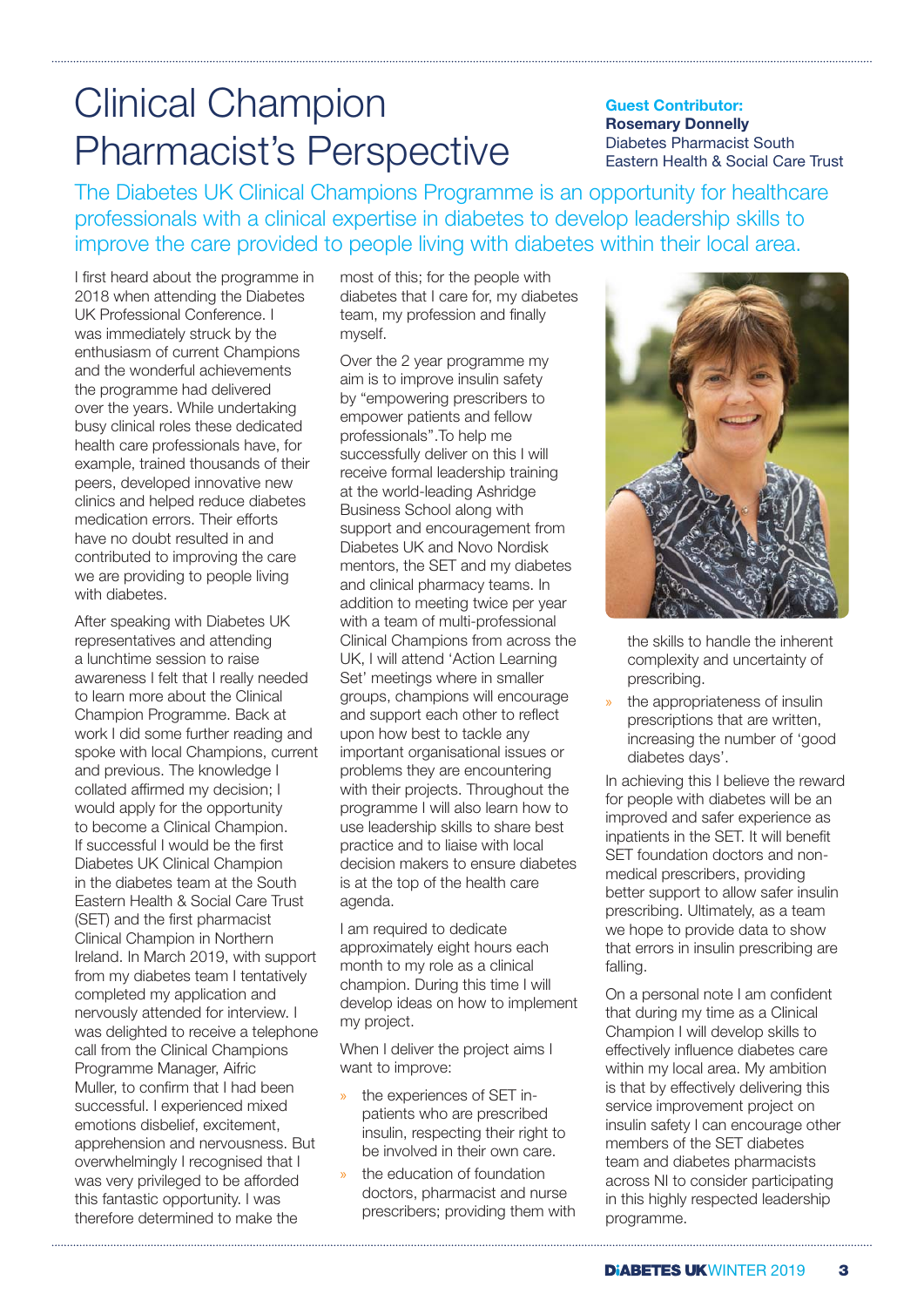**Are you living with diabetes?**  Would you be happy to share your experiences?



Diabetes UK Northern Ireland is always looking for people living with diabetes to share their story and their experiences to help others understand the condition better. Diabetes is often misunderstood and this can cause a lot of frustration and upset – help us set the record straight.

We would be interested in hearing from people living with Type 2 diabetes or those who have had difficulties in accessing care/treatment, in particular accessing insulin pumps or Flash technology.

### **If you would be interested then please email n.ireland@diabetes.org.uk.**



# Q&A WITH **Philip Mynes**

### **Q1 Tell us a little about yourself**

 I'm Phil and I've been the Policy and Care Improvement Manager for Diabetes UK NI since September. I'm married to Gemma and have a one month old son, Odhrán.

 I've worked in policy and campaigning in the charity sector for approximately eight years. I have previously worked at NICVA, the umbrella group for the sector in Northern Ireland, as well as Marie Curie, the terminal illness charity.

### **Q2 What are you most looking forward to in your new role?**

 I'm most looking forward to rolling my sleeves up working to Diabetes UK's new strategy. Our new strategy, which David has already outlined, is really a turning point of the impact we can make to the real lives of people living with or at risk of diabetes in Northern Ireland.

I'm also looking forward to getting to know better, learning from and working with the charity's committed staff and volunteers from across Northern Ireland and Great Britain.

### **Q3 What are your biggest professional challenges?**

 I have found, in various roles, that Northern Ireland has a particular problem with data collection. With the right data collected, we can use it to better campaign for people living with diabetes. The picture is improving and there are many people working hard on it, but it still remains a challenge.

 The lack of a functioning Assembly and Executive is stifling progress. There are many difficult issues on which our politicians need the space to discuss and reach agreement, but it's important they get back round the talks table so decisions affecting the health and wellbeing of everyone in Northern Ireland can be made by Ministers as soon as possible.

 And, of course, dare I mention the B-word, which is using a significant amount of Government and civil service bandwidth…anyway, moving swiftly on….

### **Q4 What do you like to do when you're not at the office?**

 Normally I'd have said outside of work I love little better than going on a long walk and can usually be found somewhere on the Belfast Hills or at the Loughshore at Whiteabbey, if I'm not watching football or bingeing on Netflix in the house.

However that's all been swapped for for changing nappies and feeding!

### **Q5 What's the best piece of advice you were ever given?**

Treat others as you'd like to be treated.

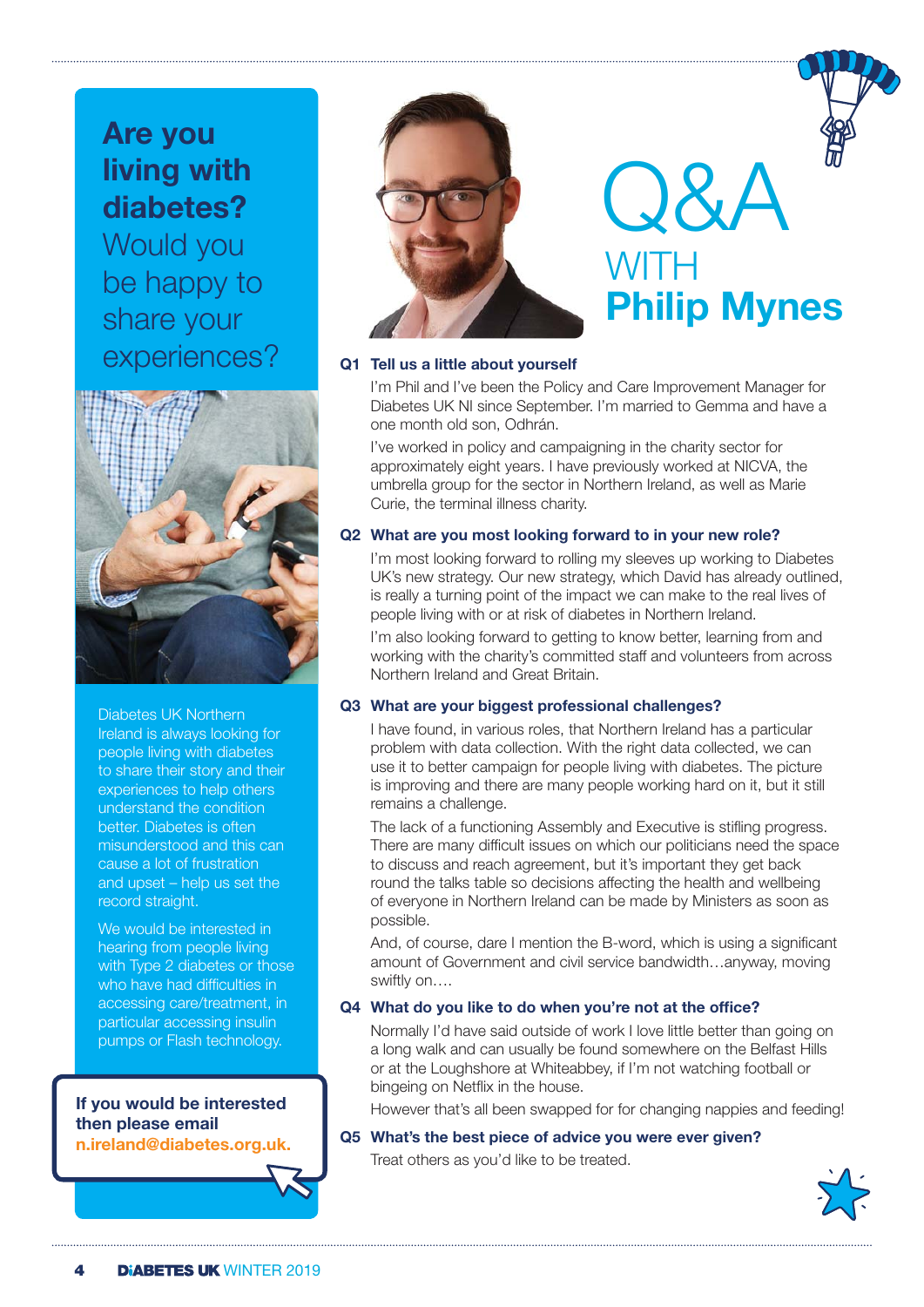# **Guest contributor:** Aashna Bali from the Our Lives, Our Voices project shares her story with us.



Five weeks into medical school and I'm already able to see the disparity between the discussed physiology of diabetes, and what those of us actually experience living with the condition on a daily basis. After getting involved with the "Our Lives, Our Voices" project to improve social, emotional, and mental care for young Type 1 Diabetics in Northern Ireland, volunteering has made me even more resolved to continue advocating for those affected by the disease.

### Growing up with Type 1

I was diagnosed in 2010, when I was nine years old. Apart from the classic symptom of drastic weight loss, what really alerted my mum that something was wrong was that I missed a whole week of school, physically unable to get out of bed. After coming out of the hospital, I resumed my normal activities as soon as possible, but as anyone with Type 1 knows - there are always unpredictable challenges in juggling blood sugars and treating the physical (and often emotional) highs and lows. Being someone heavily involved in all facets of school life growing up - whether that was sitting exams, the performing arts, student leadership, and volunteering - I never wanted to be the person who had to stop or inconvenience anyone else to look after myself.

#### Volunteering on Our Lives, Our Voices

As I finished my particularly stressful final year of school, I realised just how easy it had been to forget to prioritise my health. The exciting new "Our Lives, Our Voices" project was so exciting to me as this was a chance to help other Type 1's feel more empowered, and ready to cope with their condition.

Joining the team aimed at helping support Type 1's across the country actually made me realise just how much we've grown to support each other. It is an indescribable feeling to be with people who understand you straight away - we can swap exercise hacks, vent about stubborn blood sugars, and even share hypo supplies, all without having to stop and explain ourselves.

As part of the early stages of the project, we are working with two incredible mental health charities in to develop a wellbeing programme for 13-25 year olds living with Type 1. Individually, I am collating information for public venues such as airports regarding Type 1 diabetes. It seems like such a trivial exercise, but having encountered so many stressful situations in everyday life like going through airport security, I want other Type 1's to feel safer, and less ashamed of the inconvenience of their condition.

### Transition to university

This September, I started my own new journey by shifting to Bristol to study medicine. Unable to find much experiential information on dealing with Type 1 at university, I was even more grateful as the youngest member of the "Our Lives, Our Voices" that all my senior Youth Leaders could give me

their tried and tested tips. I have absolutely loved immersing myself in the incredible course and city, but definitely underestimated the impact the move would have on my diabetes, which has been a steep learning curve. People often ask me whether being diabetic has made me want to be a doctor. A few years ago, I would have resolutely denied it, but I realise now that it has had a bigger impact on me than I ever realised - diabetes has given me more than just a firm grasp of the endocrine system from an early age.

I've always made it a point to not be defined by my diagnosis, but whether I wanted it to or not, diabetes has played a huge role in shaping me and my desire to make a difference to people with various health conditions. Having encountered some incredible medical professionals throughout my journey has made me acutely aware of the impact a good relationship with a healthcare team can have.

#### Looking to the future

Usually, when people spot my insulin pump on my hip, the tape stuck in an attempt to keep a sensor in my arm, or me casually squeezing blood out of my fingertips, they respond with an astonished "But you're so young and active!" "But you don't look diabetic!" or even, "It must be so annoying having to avoid sugar". The stereotypical image that has come to represent diabetes is long overdue an overhaul. Helping change that perception is what I love about Diabetes UK - an organisation that seeks to destigmatise the condition and encourage respect for all types of diabetes.

Having had an amazingly progressive paediatric team, I am also hugely passionate about Type 1's being able to access life changing technology such as insulin pumps and Freestyle Libre Sensors. From first-hand experience, these not only drastically improved my immediate quality of life, but also gave me the confidence to be able to look to the future and tackle living independently. Working on awareness campaigns to help ensure equality or at the very least, transparency on accessing these management options is paramount.

At the end of the day, Type 1 is a self-managed condition and for that reason, bearing the burden alone can become extremely isolating. I am so grateful to be a volunteer that gets to make connections within this incredible community.

No matter what stage of your journey you are at, I would encourage anyone interested in making a difference to the 3.7 million people in the UK that live with diabetes to proactively get in touch and stay involved in any way possible.

**For more information please email OurLivesOurVoices@diabetes.org.uk**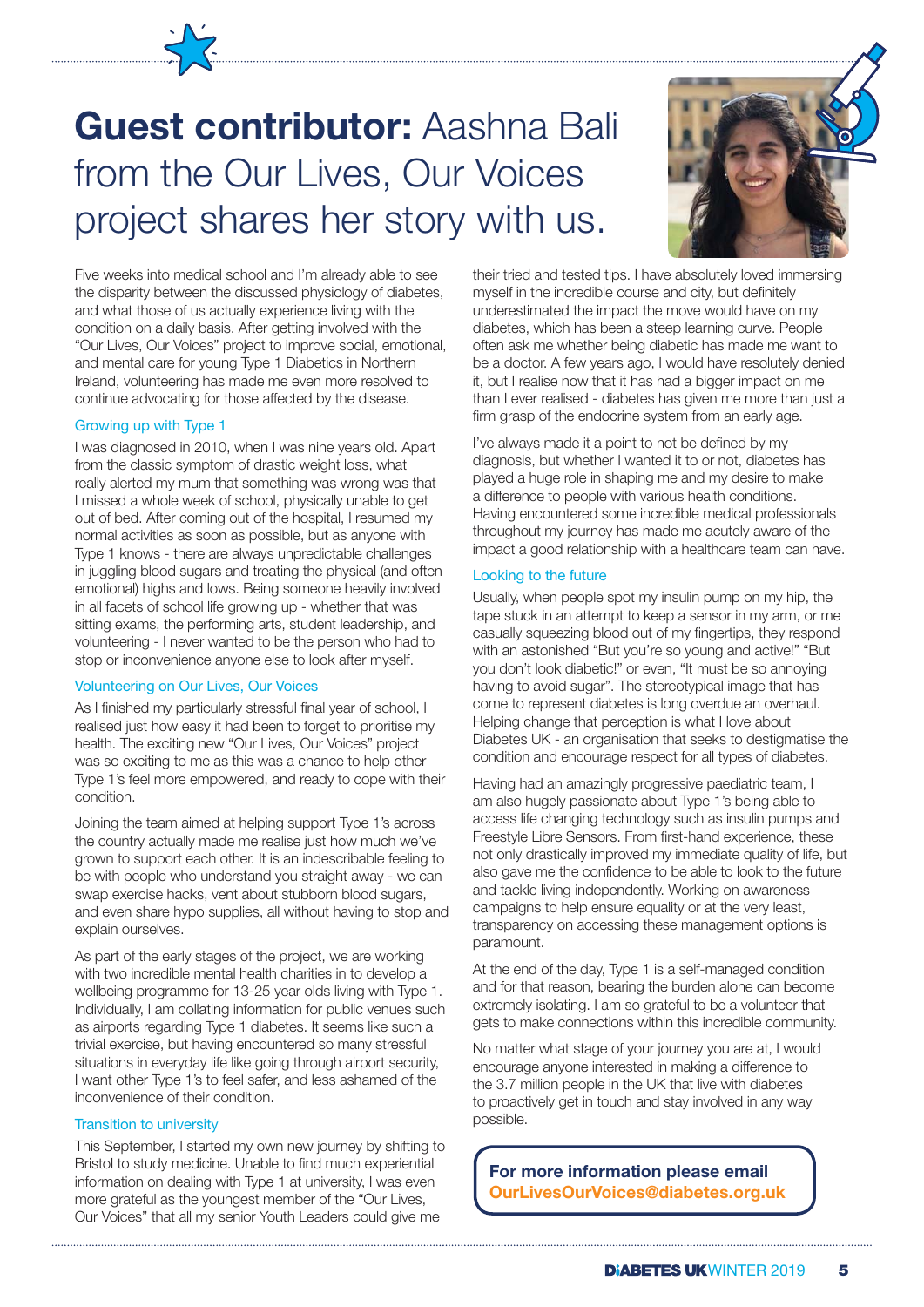## Adopt a Project



Research is an important part of our work and our hope for the future. And that is one reason why we are so passionate about diabetes research in Northern Ireland. Everything we know about diabetes is a result of research – and Diabetes UK scientists have already contributed to life-changing breakthroughs throughout our 80 year history.

Research is an important part of our work and our hope for the future. And that is one reason why we are so passionate about diabetes research in Northern Ireland. Everything we know about diabetes is a result of research – and Diabetes UK scientists have already contributed to life-changing breakthroughs throughout our 80 year history.

Thanks to our incredible supporters, we've invested over £3.7 million in diabetes research in Northern Ireland alone, so there's a lot to be proud of. We have some of the world's best scientists working on very exciting projects locally, ranging from preventing eye complications, to tackling infertility in Type 2 diabetes, right through to exploring if spider venom could unlock new diabetes treatments.

But we know there's more to do. Research is expensive, and for every £1 the UK spends on caring for diabetes, it invests just half a penny on research. We need your help to fund more trials, support more scientists & discover more groundbreaking treatments.

Diabetes UK research projects can be adopted by Diabetes UK groups. community groups, companies,



clubs, organisations and individuals for a minimum donation of £1,000, known as Adopt – a – Project. At any one time, we have around 120 research projects making discoveries across the UK and currently there are five projects in Northern Ireland.

So rally your local group, your family, friends, work colleagues, or go it alone. There are loads of fundraising opportunities to help you raise enough to adopt a project. Your donation will go directly to the project you choose – from tackling a

complication of diabetes to bringing us one step closer to a cure.

All of the research we fund is only possible through the generous contributions of our supporters. We want to bring you closer to the researchers we support, so that you can see how your donation is making a difference.

**Email fundraising@diabetes. org.uk for more information on how you can help.**

# Family Weekender 2019

October 2019 was the return for the Type 1 Family Weekender Event. 16 families attended the Crown Plaza Belfast and Belfast Activity Centre.

The weekender was a great success, bringing together families of children living with Type 1 diabetes, offering support to the parents from our guest speakers and workshops and also from each other. The children had a great time at Belfast Activity Centre getting to know each other and building friendships. Thank you everyone who was involved in the great weekend, we cannot wait for next year. To find out further details of the 2020 events please check out Facebook and website from January 2020.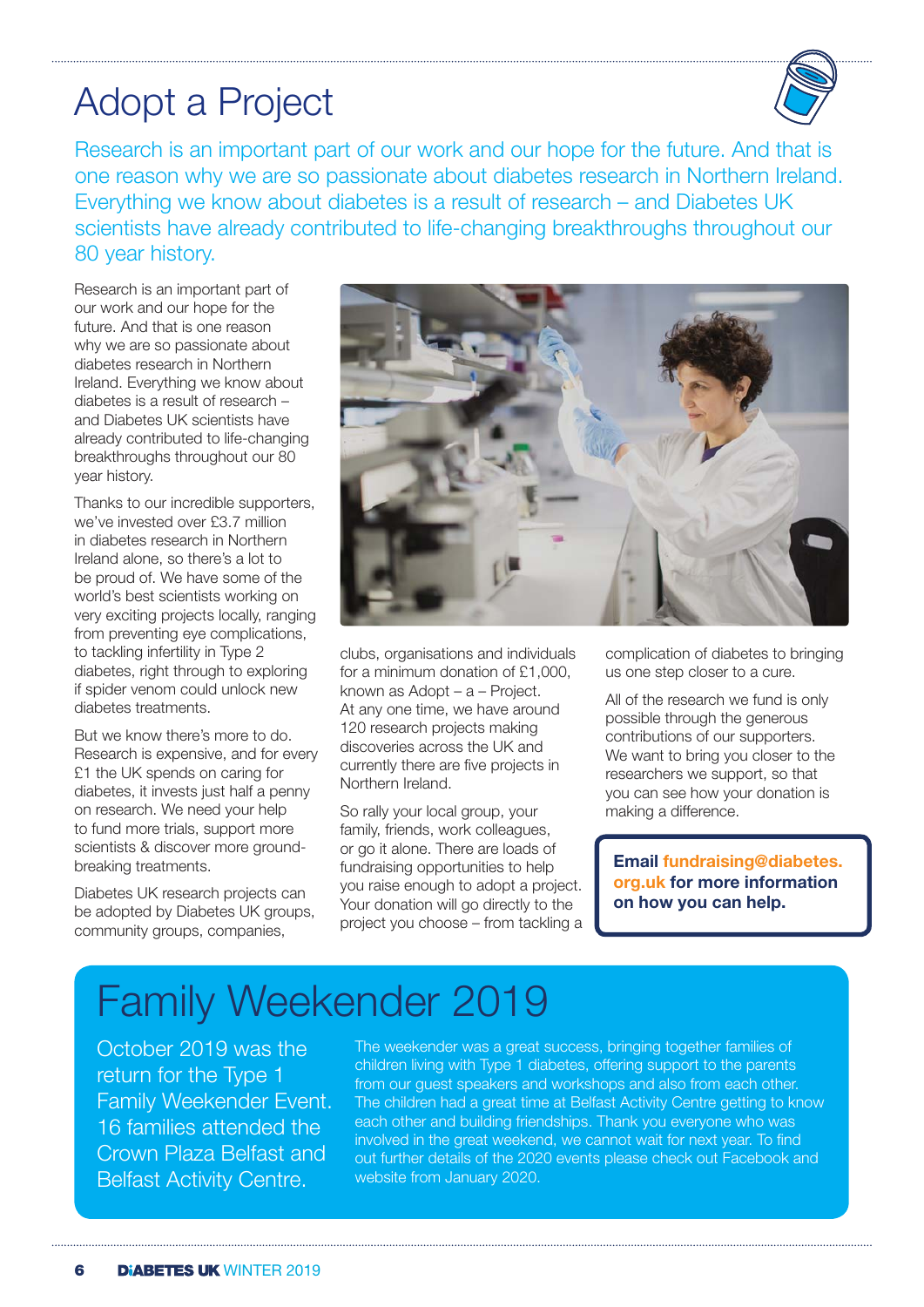

### The Our Lives, Our Voices

Since the last time we talked we are now 6 months into The Our Lives, Our Voices Project.

14 young leaders are taking part in the project, and have been very busy taking the lead on the project; creating their own logo, designing their own t-shirts and, more importantly, have developed a Young Leaders Working Group or committee to promote and deliver the youth-led aspect of the project.

A residential took place at the end of August, when the young leaders met with David and Hayley from AWARE NI and Action Mental Health to start creating the Wellbeing programme which they will begin delivering in April 2020. They now have 6 sessions developed, looking at topics such as better emotional health and well-being, self-care, stigma and perceptions, jobs and Uni and many more.

To help promote the Our Lives, Our Voices Project and the Wellbeing Programme we will have a press launch plus some exciting news to young people living with Type 1 Diabetes, their families and their various support networks across Norther Ireland.

### **Recruitment**

We are asking young people aged 13-17, from across Northern Ireland, to join us at a focus group and tell us what matters most in your lives and this will also be added to the programme. If you are interested or know anyone who would like to take part, please ask them to get in touch with Carl on 02890 666646.

What's coming up:

- » Young Leaders meet once a month in various locations across Northern Ireland
- » A second youth worker will being with the project in January 2020
- » Type 1 events for young people
- » Residential in February for Young Leaders

**If you would like more information or are interested in becoming part of the project, please email ourlivesourvoices@diabetes.org.uk**



This beautiful collage was created by the children during the recent Family Weekender

# **Inspire** Award **Winners**

Congratulations to all our winners of the 2018 Inspire Awards. The ceremony took place during the summer at Lisburn Civic Centre and we celebrated the amazing work of so many individuals and groups who helped the local diabetes community.

Those who collected an award on the day were:

- » **Fundraising Award** Helen Glasgow
- » **Local Group and Community Award** – Newry and Mourne Diabetes Support Group
- » **Supporting Diabetes UK Award** – Irene Cull
- » **Supporting Others Award** – Tom Rush
- » **Young Person's Outstanding Contribution Award** – Katy-Lee Barrett
- » **Unsung Hero Award** Donna Hanlon and Siobhan **McNulty**

**Congratulations to everyone who was involved and for all our amazing volunteers and fundraisers who make such a wonderful difference to so many people.**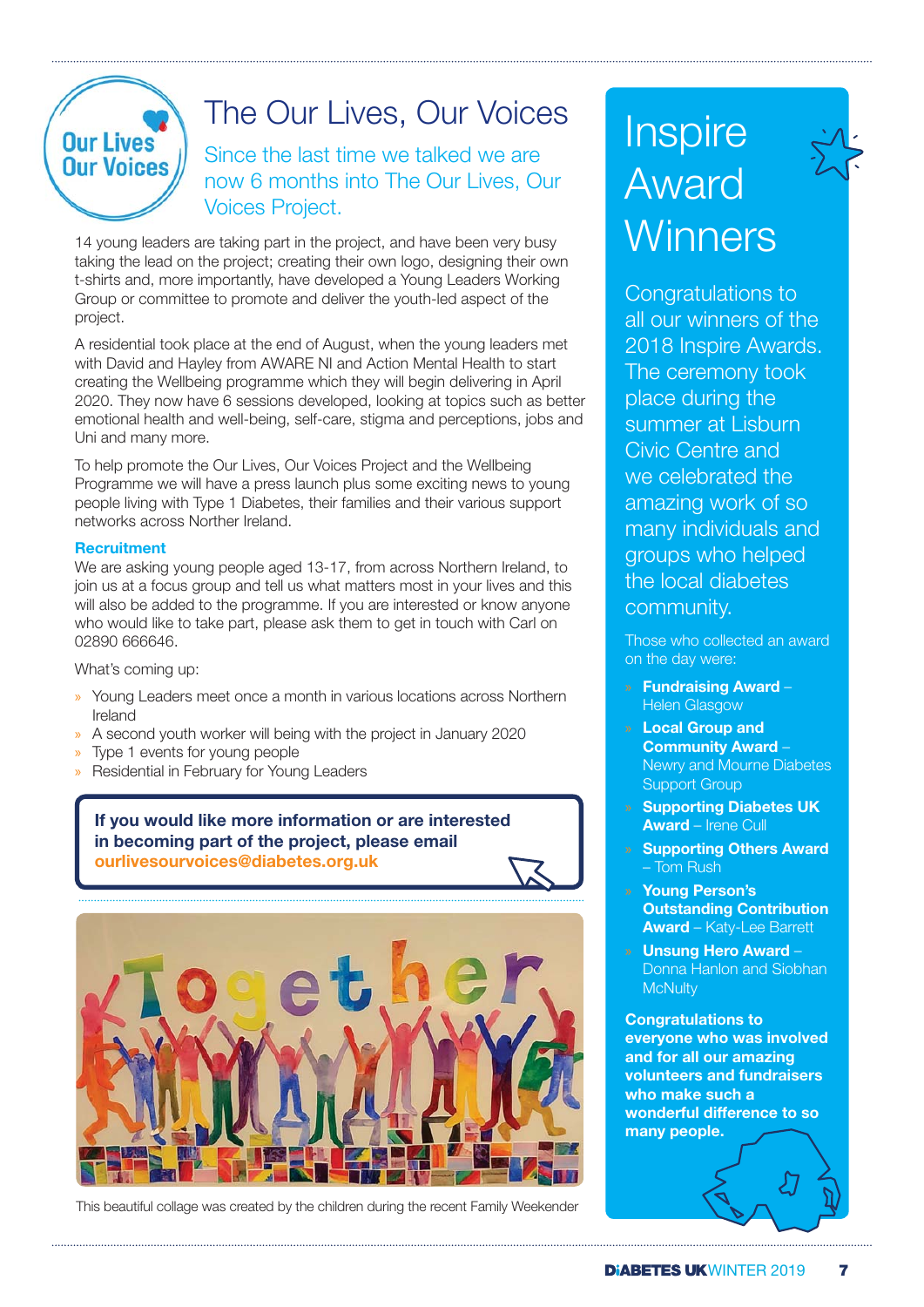### Have you  $\sqrt{ }$ Have you<br>had your free flu jab yet?



Diabetes UK is urging everyone with diabetes to take up the offer of a free a flu jab through their local pharmacy or GP.

Flu can cause blood sugar levels to rise high – a natural response to fighting infection. But a serious infection can cause blood sugar levels to rise so high that they become dangerous for people with diabetes. This can lead to acute complications, which can often go unrecognised, and can even be fatal.

The vaccine, which every person with diabetes is entitled for free each year, is the most effective protection against flu. Without it, flu can also develop to pneumonia or bronchitis, which might require hospital admission.

It can take up to two weeks for a flu jab to work. That's why it's essential that everyone at high risk of serious illness from flu gets vaccinated as soon as possible to eliminate the risk of life-threatening complications.

**For more information about diabetes and flu, please visit: www.diabetes.org.uk/ seasonal-flu** 

# Diabetes UK Research **Partnership**

The partnership is a collective of people who share an interest in diabetes research, either as patients, carers or working in the field. The research partnership aims to fill the gap between the research community and the diabetes community, providing a vital link between the research teams, the hospital trusts, the funders, and the people affected by diabetes.



The research partnership has been active for over 5 years, and in that time has been involved in a wide variety of research activities. Some examples of research ventures are: diabetes retinopathy studies, novel doctor training for patient safety, investigating self-administration of insulin for in-patients, and trials of thermo imaging for early detection of foot problems. The partnership involvement also varies from providing input to the design and wording of patient information leaflets, surveys and letters to having members sit on project supervisory board meetings.

Patient involvement helps to ensure that research is being carried out with or by members of the public rather than to, about or for them. It helps medical researchers see things through the eyes of a patient and focus on the real reason for their work. It also helps to make sure that work being carried out is not only the right research but also makes sure that the research is done right.

The research partnership meets to discuss research proposals 4-5 times a year and assists with literature reviews often by email when requested.

**If you would like to be become involved in the partnership and research in Northern Ireland please contact NIvolunteering@diabetes.org.uk or call 028 9066 6646**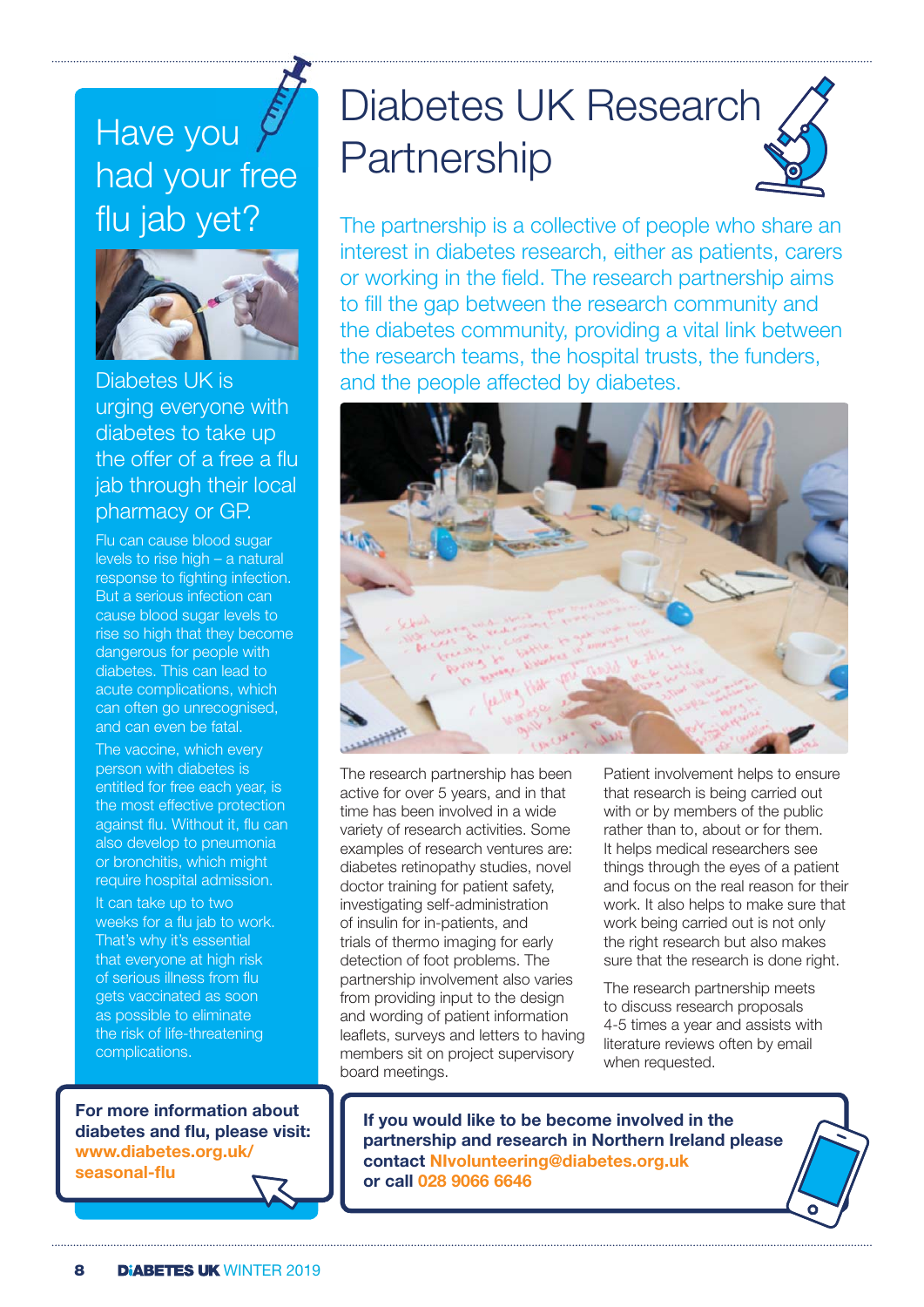# Patient Advocates for Patient Safety (PAPS) We are recruiting!



A team of doctors, nurses and pharmacists based at Queen's University, Belfast has been working on a project called 'Making Insulin Treatment Safer' (in hospitals) known as MITS.

The project recognises that foundation doctors in their first year of qualifying have to prescribe insulin without having much experience. The project sets out to support these junior doctors to reflect on the complexity and uncertainty of their prescribing experiences within a case-based discussion facilitated by trained debriefers. This part of the project will also see final year medical students being offered MITS debriefing during their early prescribing experiences during March to May 2020.

In the first year of the project two people with Type 1 diabetes became debriefers and it was so successful we would now like to recruit others either with Type 1

diabetes, or Type 2 diabetes taking insulin, or anyone involved in looking after someone taking insulin.

Training will be offered in January 2020 and takes 3 hours. We will pay travel expenses and also a one-off payment of 25 pounds once you start doing debriefs.

**If you would like to know more please contact us via email paps.actwisely@gmail.com**

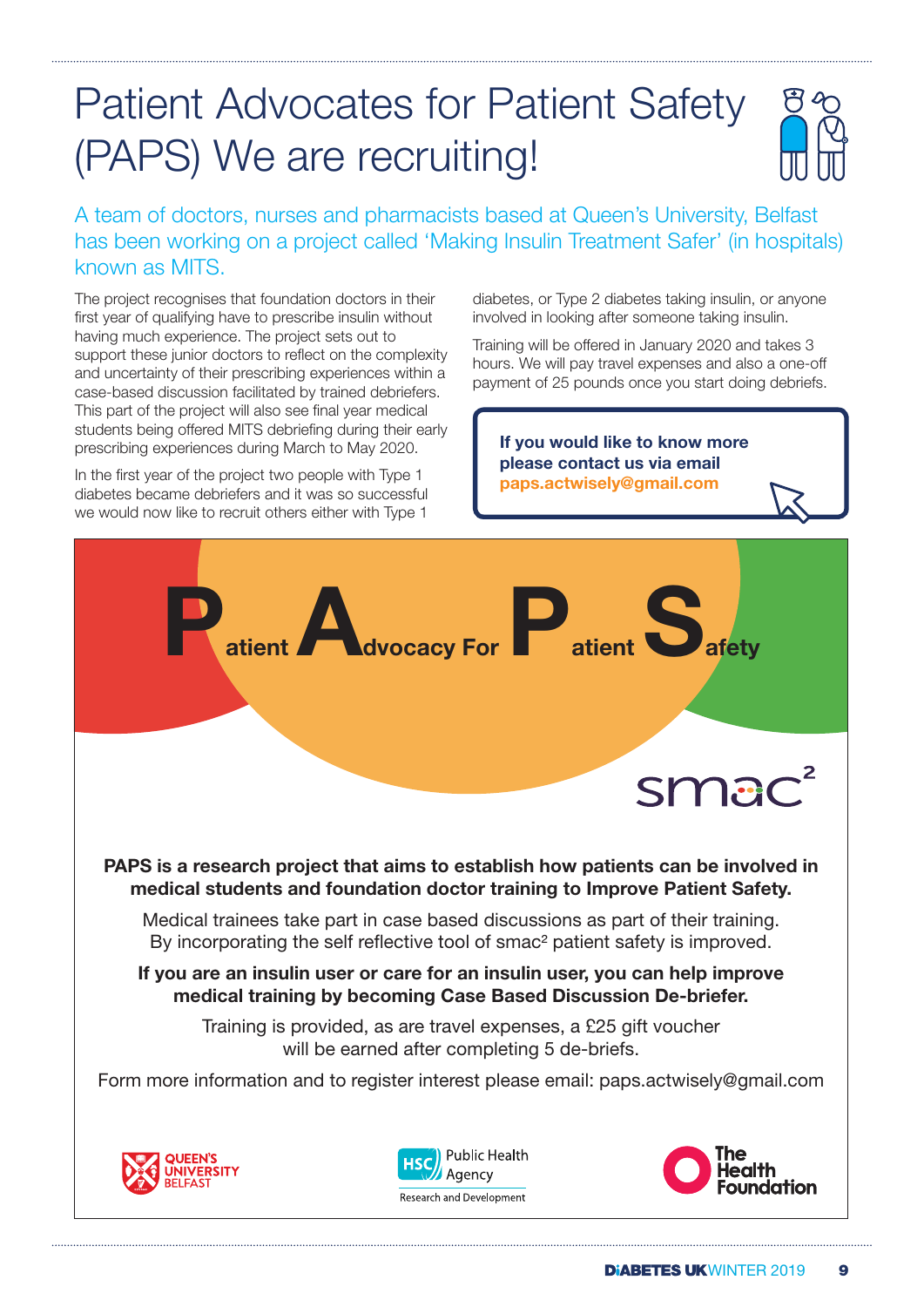# The Key



The Key shop in Larne recently celebrated their second anniversary of raising funds in aid of Diabetes UK Northern Ireland and The Cure Parkinson's Trust.

Over this time the team of volunteers at the shop have raised £9,175 for Diabetes UK NI and the same for The Cure Parkinson's Trust. For their dedicated volunteering and outstanding fundraising, Mary Houston on behalf of the Key, was nominated for an Inspire Award in 2019.

This is a very successful ongoing partnership with The Key in Larne and we are looking forward to continuing to work with them in 2020 and beyond, with all funds now going to Diabetes UK Northern Ireland.



**Thanks to the support of High Sheriff Alderman Tommy Sandford, the Belfast City Hall turned blue for diabetes during Diabetes Week**



# Can the power of your voice be the new fundraising channel of the future?

With 50 Billion voice searches every month across the world, and with 1 in 10 homes in the UK owning a smart speaker such as an Alexa, Google Assistant or Siri and with a 40% increase with people owning one, year-onyear, you could see why voice maybe the fundraising channel of the future with it becoming ingrained in our daily lives.

 Voice technology can be described as the next evolution of interaction with tech: from clicking on a PC, to touch on smartphones, to voice. Interestingly, it is the GenX and baby boomers which are the demographic which mostly use smart speakers due to being more comfortable with voice commands than text.

For charities, voice technology offers huge potential and opportunities to connect and deliver their services and/or to collect donations to their audience in their homes and on the go.

Some charities that have embraced a voice skill (which is what you call apps for Alexa and other

assistants) are Cancer Research UK & their alcohol tracker, and British Red Cross & their First Aid skill, Breast Cancer Care & the 'Taking care of your breasts' guide for self-examination and NSPCC, who have developed three skills including information on Keeping children Safe including the PANTS song and being Net Aware. However, NSPCC has become the first charity to accept donations using Amazon Alexa after the launch of a donation template skill for the platform in December 2018. The donation is automatically deducted from the users registered payment method on their Amazon account and sent to the charity via Amazon Pay.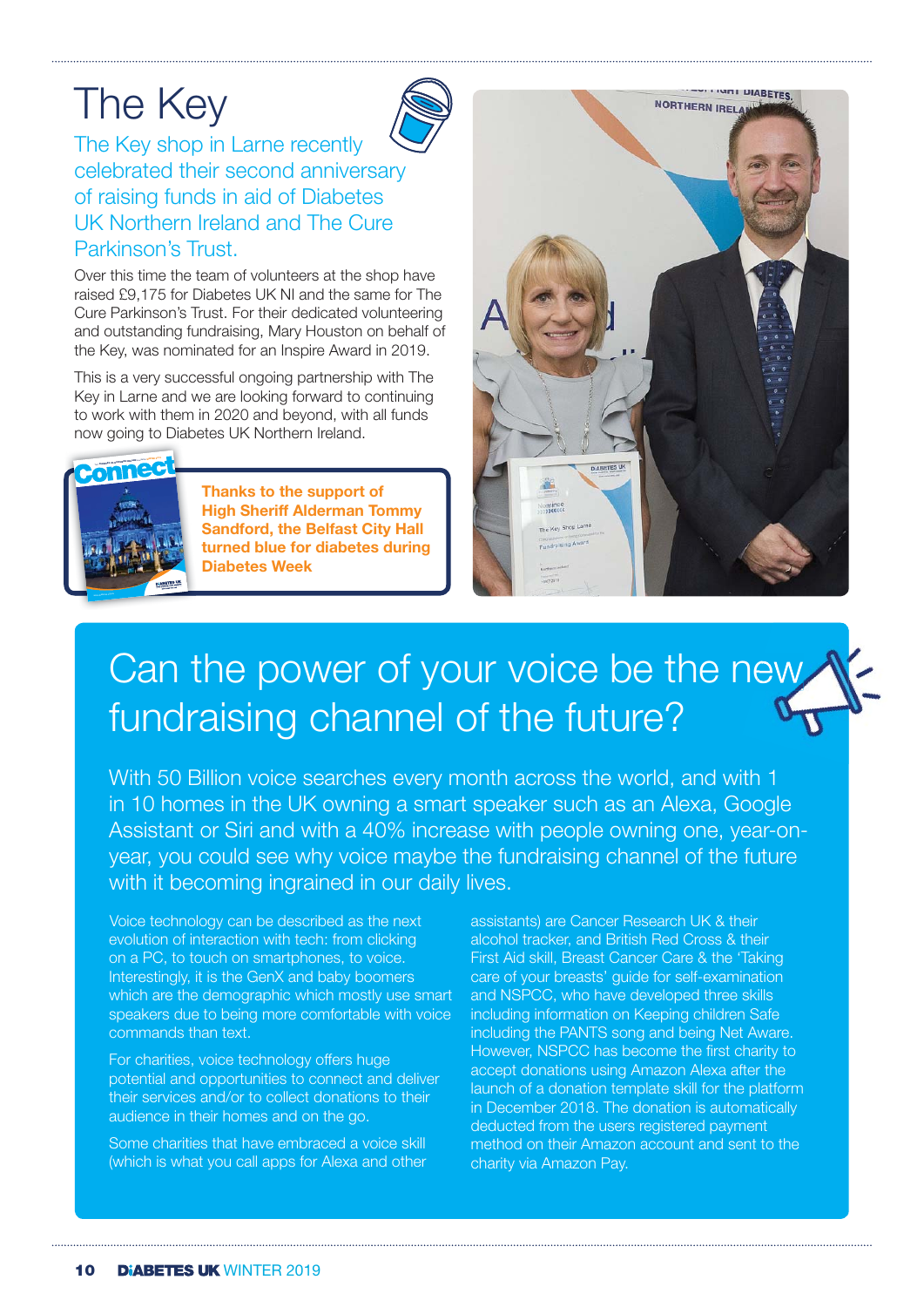# A Generation to end the Harm

Diabetes UK Strategy 2020-2025

We are excited about our new strategy and hope that you will continue to help us in the years ahead.

# our ambitions

**At the heart of our strategy, what motivates us every day, and what drives us towards our vision of a world where diabetes can do no harm, are two ambitions.**



# our outcomes

Over the next five years we have five outcomes which will help us fulfill our ambitions.

**More people with type 1, type 2 and all More people with type 1, type 2 and all other forms of diabetes will benefit from and all contained by the state of the state of the state of the state of the state of the state of the state of the state of the state of t new treatments that cure or prevent the condition.**  1



**More people will be in remission from type 2 diabetes.** 



**Fewer people will get type 2 and gestational diabetes.** 

**More people will get the quality of care they need to manage their diabetes well.** 



**More people will live better and**  more confident lives with diabetes, **free from discrimination.**

# getting there quicker, doing it better

We've identified key **cross-cutting areas that will be a part of everything we do, accelerating our progress, helping us have more impact and delivering power to our mission.**

**If you would like to find out more then please email n.ireland@diabetes.org.uk to see how you can get involved.**



The British Diabetic Association operating as Diabetes UK, a charity registered in England and Wales (no. 215199) and in Scotland (no. SC039136). © Diabetes UK 2019 1830D.